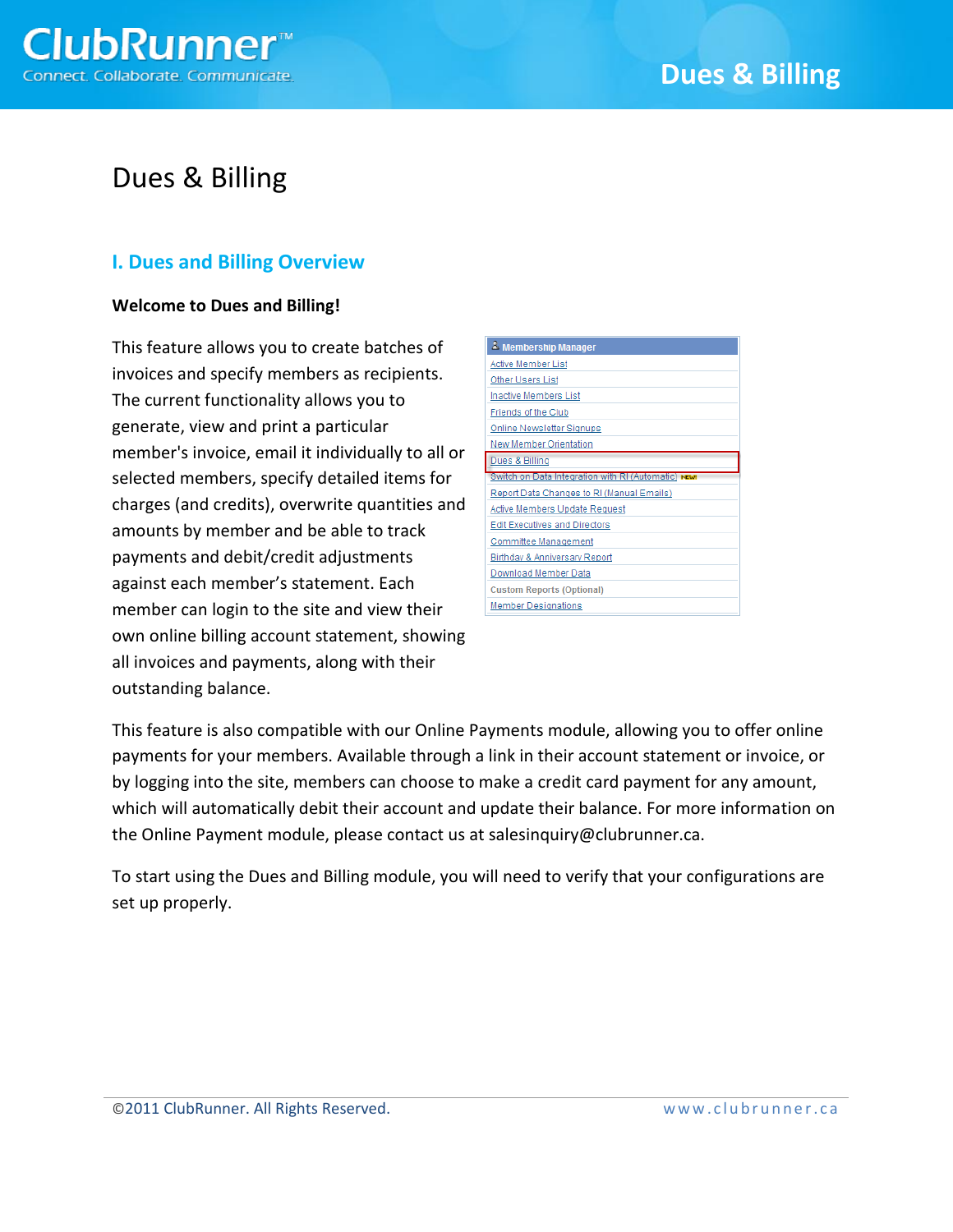

## **II. Setup**

To make sure your club's Dues and Billing Module is setup correctly; you have to update the settings within Configuration Settings. This will allow you to define your club's billing address, define currency, enter tax information, and turn on the Online Payment Module

Home

#### **Statement**

**Account Statements** 

Payment Entry

Credit Adjustment

Debit Adjustment

#### **Settings**

**Configuration Settings** 

To update your club's settings:

- From the Admin Page, Click **Dues & Billing** located within the Membership Manager section
- Click **Configurations Settings**
- Enter your club's Billing Information. This will appear on all invoices. If your club does not have a P.O. Box, specify where you wish for checks to be mailed.
- Select type of Currency

|                              | <b>Account Configuration</b>                                                   |                                                              |  |  |  |  |  |
|------------------------------|--------------------------------------------------------------------------------|--------------------------------------------------------------|--|--|--|--|--|
| <b>Billing</b>               | <b>Billing Addresses</b>                                                       |                                                              |  |  |  |  |  |
| Home                         | Address Line 1                                                                 | 2060 Winston Park Drive                                      |  |  |  |  |  |
|                              | Address Line 2                                                                 |                                                              |  |  |  |  |  |
| <b>Statement</b>             | City                                                                           | Oakville                                                     |  |  |  |  |  |
| Account<br><b>Statements</b> | <b>State</b>                                                                   | ON                                                           |  |  |  |  |  |
|                              | Zip Code                                                                       | <b>L6H 5R7</b>                                               |  |  |  |  |  |
| <b>Payment Entry</b>         | Country                                                                        | Canada                                                       |  |  |  |  |  |
| Credit Adjustment            | <b>Display Currency</b>                                                        | <b>Canadian Dollar</b>                                       |  |  |  |  |  |
| Debit Adjustment             | When creating new items apply amount                                           |                                                              |  |  |  |  |  |
| <b>Settings</b>              | ● To all members ● Do not apply                                                |                                                              |  |  |  |  |  |
| Configuration                | <b>Tax Rates</b>                                                               |                                                              |  |  |  |  |  |
| <b>Settings</b>              | Default GST/Fed Tax %                                                          | n                                                            |  |  |  |  |  |
|                              | Default PST/State Tax %                                                        | $\Omega$                                                     |  |  |  |  |  |
|                              | <b>Select Payment Method</b><br>Please select one of following payment methods |                                                              |  |  |  |  |  |
|                              | M<br>No payment account specified                                              |                                                              |  |  |  |  |  |
|                              | ⊙                                                                              | Sage Payment Solutions: Sage Merchant Account (978985210861) |  |  |  |  |  |
|                              | Bean Stream Payment Solution: Beanstream Merchant Account (200610000)          |                                                              |  |  |  |  |  |
|                              |                                                                                |                                                              |  |  |  |  |  |
|                              | Cancel<br>Save                                                                 |                                                              |  |  |  |  |  |

- Next, you can specify the default tax rates for the invoices. You will be able to change the tax rates on a per item basis, however for convenience you can define the default. If most of your invoices will not be subject to taxes, specify 0 for both State and Federal taxes.
- Click **Save** to finish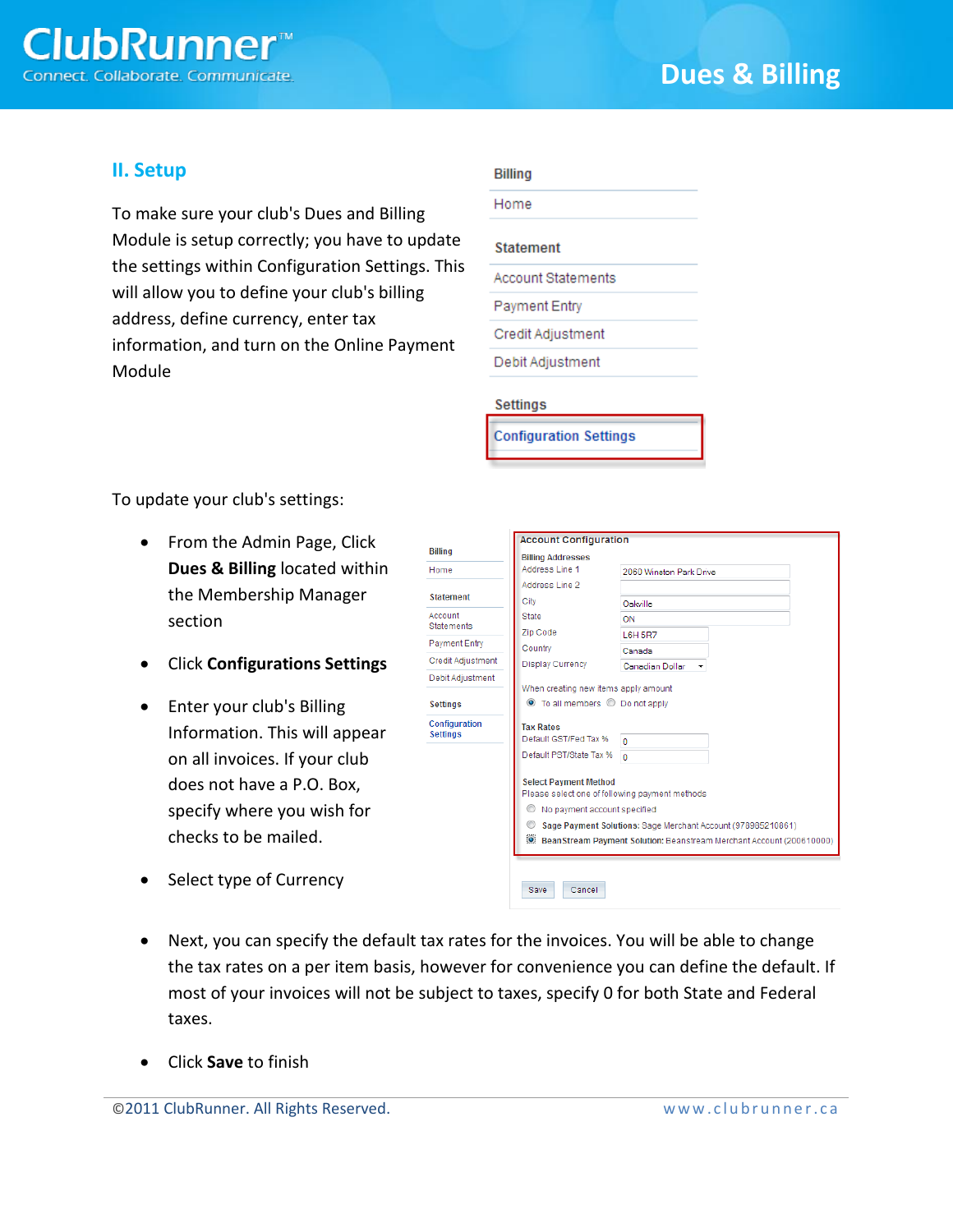## **III. Create a New Bill**

To Create a New Bill, follow the steps below:

- From the Admin page, click **Dues & Billing**
- Click **Create New Bill**
- Enter the Description and select Due Date
- Entering Comments is an option. Comments will display on the invoice
- Click **Save**

| <b>Billing Home</b> |                    |               |             |                 |    | Create New Bill             |
|---------------------|--------------------|---------------|-------------|-----------------|----|-----------------------------|
| Date                | <b>Description</b> | <b>Status</b> | Due Date    | <b>Comments</b> |    |                             |
| Nov 1, 2011         | 1 Quarter Bill     | Open *        | Apr 1, 2012 | $\cdots$        |    | Open   Evit   Delete   Copy |
|                     |                    |               | Dec 02 2011 |                 |    | Save   Cancel               |
| Comments:           |                    |               |             |                 |    |                             |
|                     |                    |               |             |                 |    |                             |
|                     |                    |               |             |                 | ú. |                             |

## **IV. Bill Setup**

The setup is organized into 4 steps.

### **1. Specify charges and select recipients**

This is where you will add an item, define a charge, than apply it to the members.

Click **Add additional item**

#### 1) Specify charges and select recipients

Specify the invoice items and select the members that apply for each charge.

|                         |                     |       | Add additional item |
|-------------------------|---------------------|-------|---------------------|
| <b>Qty Description</b>  | <b>Member Count</b> | Total |                     |
| No items for this bill. |                     |       |                     |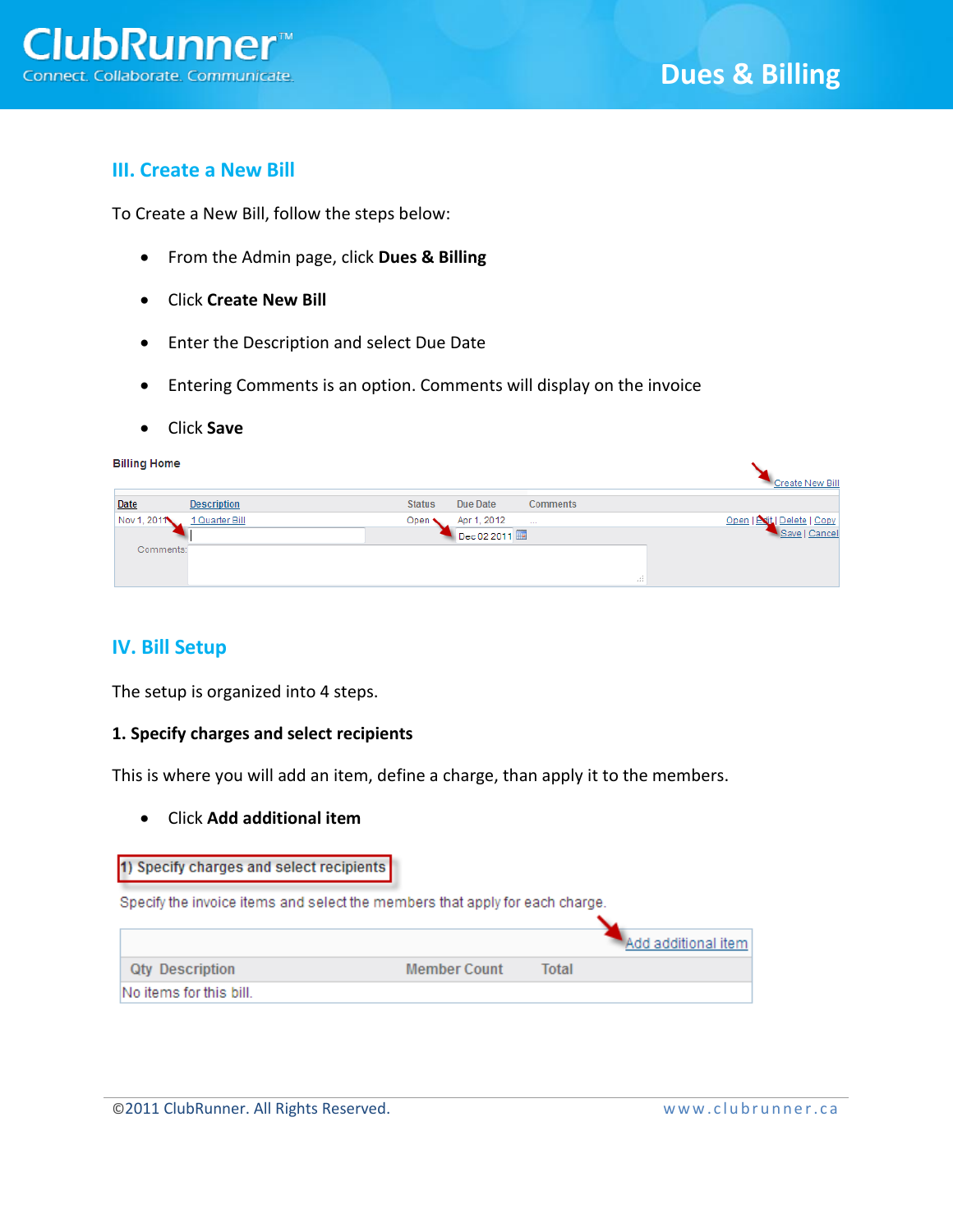• Enter Invoice Detail(ex. Dues)

**ClubRunner**<sup>™</sup>

nect. Collaborate. Communicate.

 Enter Unit Price. Once added, the price will automatically populate within the Unit Price field for each member

#### **Add Batch Information**

|                 |      | <b>Invoice Item</b> |      |        |
|-----------------|------|---------------------|------|--------|
| Qty:            | 1    |                     |      |        |
| Invoice Detail: |      |                     |      |        |
| Unit Price:     | 0.00 |                     |      |        |
| Amount:         | 0.00 |                     |      |        |
|                 |      |                     |      |        |
|                 |      |                     |      |        |
|                 |      |                     | Save | Cancel |

Qty Unit Price

 $1 \t 250.00$ 

 $1 \t 250.00$ 

 $1 \overline{250.00}$ 

 $1 \overline{)250.00}$ 

 $1 \t 250.00$ 

 $1 \t 250.00$ 

 $1 \overline{250.00}$ 

 $\overline{1}$ 250.00

250.00

250.00

250.00

 $\overline{1}$ 

 $\vert$ 1

Amount

250.00

250.00

250.00

250.00

250.00

250.00

250.00

250.00

250.00

250.00

250.00

• Select the individuals the invoice applies to. Deselect those who are not included within this invoice. You have the option to choose from 3 lists (Active Member, Inactive Members, and Honorary Members)

| Click Save |
|------------|
|            |

- V Fyfe, James 250.00  $1<sup>1</sup>$ 250.00 You will have the option to either Edit or Delete this item. However, once the invoices are generated in step 3, these options will no longer be available
- You will also have the option to continue to add additional items within Step 1

**Select Members** 

**Active** Select All Active Members **Sort By First Name** 

**Darrett**, Gail

Campbell, Barry

Davidson, Stuart

Connery, Paul

Davis, Mark

**V** Evans, Adrian

Fagan, Laurie

Faulkner, Ken

Ferguson, Sarah

Fernandes, John

**V** Farnsworth, Frank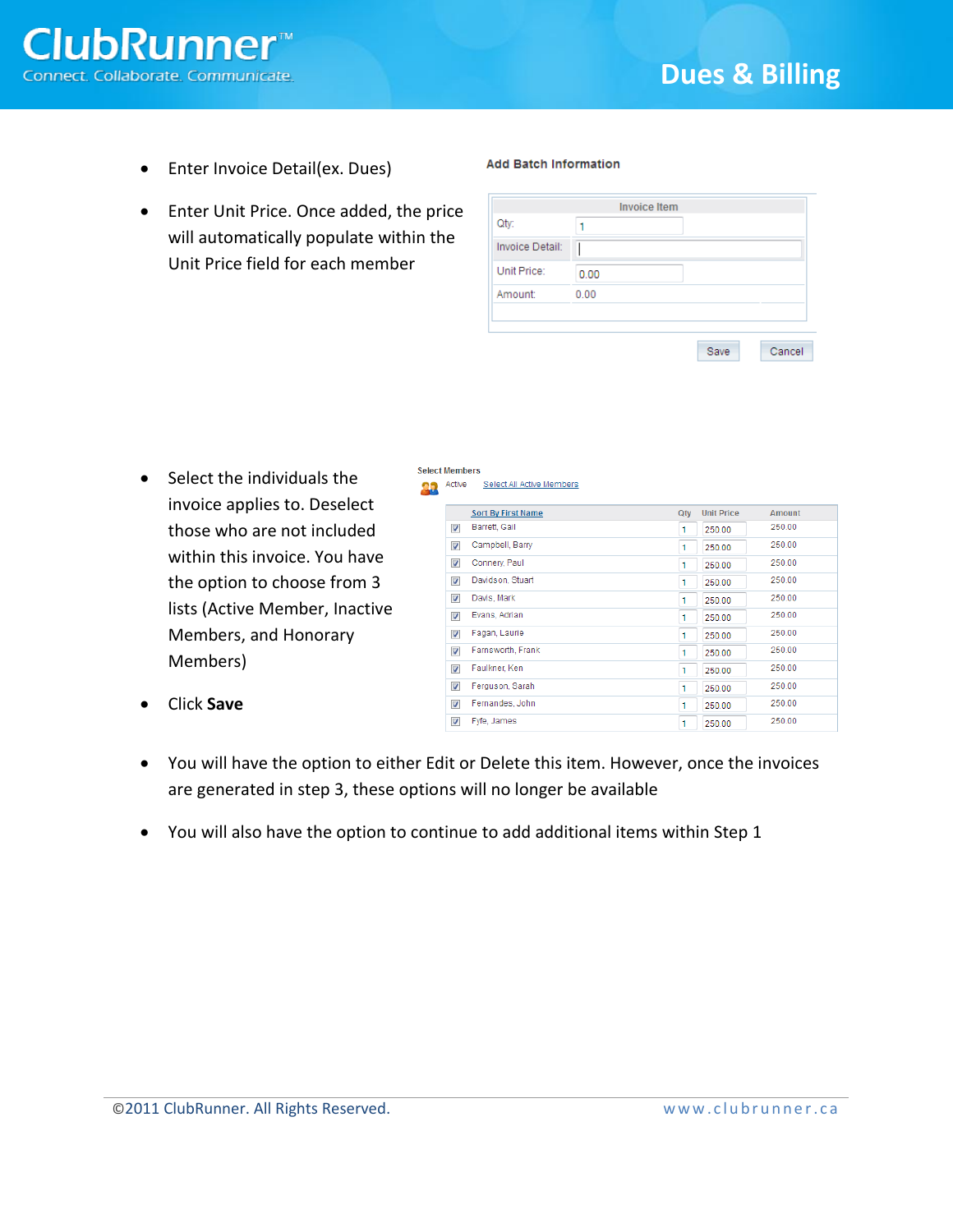

#### **2. Review**

This is where you'll be able to preview the individual invoices by clicking Billing Roster. Step 2 will allow you to review the invoices before they are generated. If a change needs to be made, you can go back and edit an item in Step 1

#### **Batch Summary**

| 1 Quarter Bill       |
|----------------------|
| Created: Nov 1 2011  |
| Owner: Sarah Sunset  |
| Status: Open         |
| Due Date: Apr 1 2012 |
| Comments:            |

#### **Active (Sort By First Name)**

| Barrett, Gail      |     |                   |               |
|--------------------|-----|-------------------|---------------|
| <b>Description</b> | Qty | <b>Unit Price</b> | <b>Amount</b> |
| Dues               | 4   | 250.00            | 250.00        |
|                    |     | Total:            | 250.00        |
| Campbell, Barry    |     |                   |               |
| <b>Description</b> | Qty | <b>Unit Price</b> | Amount        |
| <b>Dues</b>        | 4   | 250.00            | 250.00        |
|                    |     | Total:            | 250.00        |
| Connery, Paul      |     |                   |               |
| <b>Description</b> | Qty | <b>Unit Price</b> | Amount        |
| <b>Dues</b>        | ۸   | 250.00            | 250.00        |

#### **3. Generate Invoices**

Click **Generate Invoices** . This will generate the invoices which will allow you to either print or email them to your club. Please note that once you generate the invoices, you will NOT be able to modify the invoices.

Click **OK**

| Are you sure you want to generate invoices? You will not be able to<br>make changes once invoices are generated. |              |
|------------------------------------------------------------------------------------------------------------------|--------------|
|                                                                                                                  | Cancel<br>ΩK |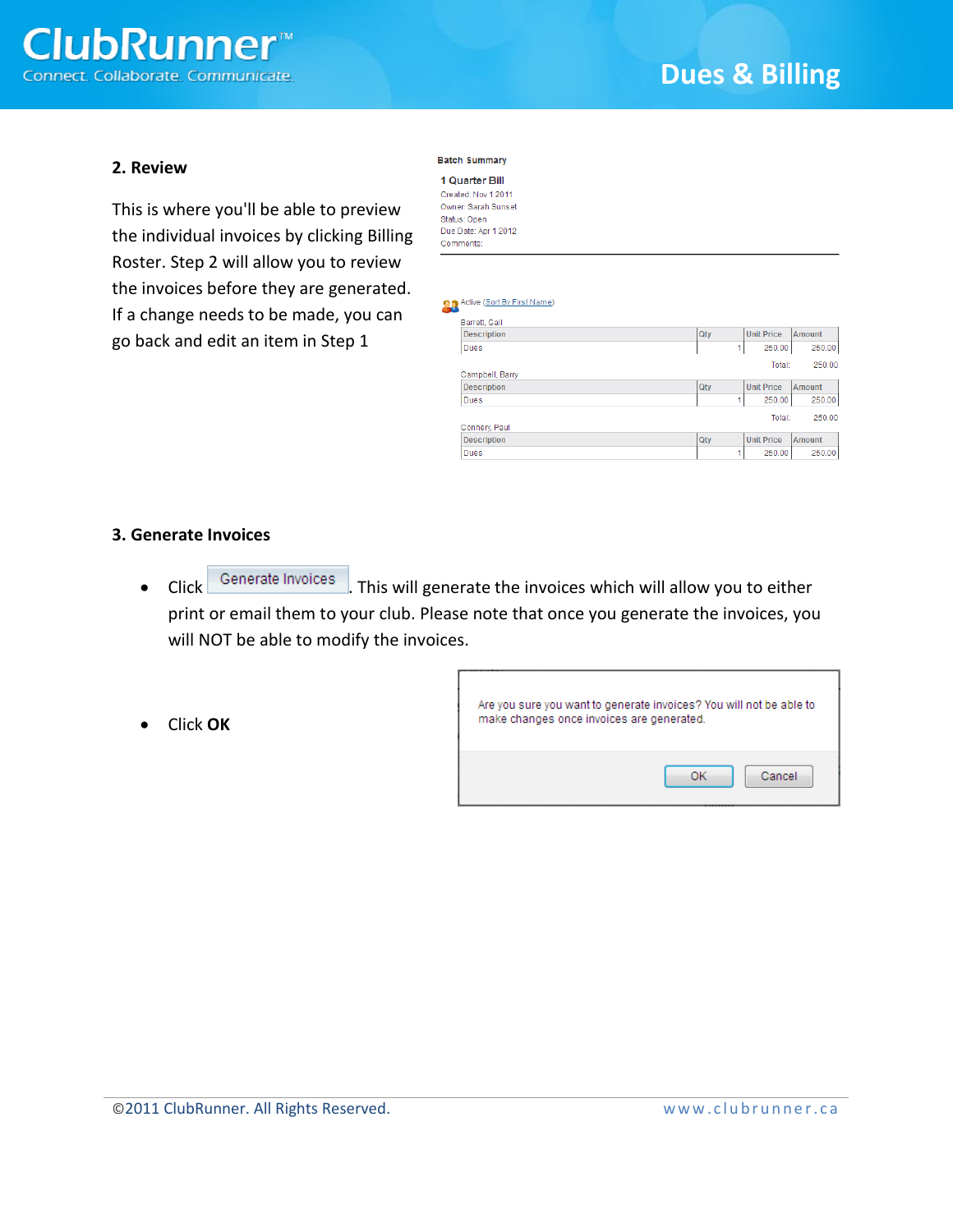

### **4. Print/Email Invoice**

- Once the invoices have been generated, click View Individual Invoices
- Click **View/Print** to the right of the members name to either View or Print the invoice. Once opened, the invoice can be printed by using your web browser

| <b>1st Quarter Bill</b>                                                                                                                                                                                                                         |     |   |                   |                               |
|-------------------------------------------------------------------------------------------------------------------------------------------------------------------------------------------------------------------------------------------------|-----|---|-------------------|-------------------------------|
| Created: Nov 2 2011                                                                                                                                                                                                                             |     |   |                   |                               |
| Owner: Sarah Sunset                                                                                                                                                                                                                             |     |   |                   |                               |
| Status: Closed                                                                                                                                                                                                                                  |     |   |                   |                               |
| Due Date: Dec 2 2011<br>Comments:                                                                                                                                                                                                               |     |   |                   |                               |
|                                                                                                                                                                                                                                                 |     |   |                   |                               |
| To email your invoices individually, click on the "Email" link beside each member.<br>Alternatively, click on "Email Selected Invoices" button.<br><b>Email Selected Invoices</b><br>Active (Sort By First Name)<br>Select All<br>Barrett, Gail |     |   |                   | <b>View/Print   Email</b>     |
| <b>Description</b>                                                                                                                                                                                                                              | Qty |   | <b>Unit Price</b> | Amount                        |
| Dues                                                                                                                                                                                                                                            |     | 1 | 250.00            | 250.00                        |
|                                                                                                                                                                                                                                                 |     |   | Total:            | 250.00                        |
| Campbell, Barry                                                                                                                                                                                                                                 |     |   |                   | View/Print <sub>T</sub> Email |
| <b>Description</b>                                                                                                                                                                                                                              | Qtv |   | <b>Unit Price</b> | <b>Amount</b>                 |
| <b>Dues</b>                                                                                                                                                                                                                                     |     | 1 | 250.00            | 250.00                        |
|                                                                                                                                                                                                                                                 |     |   | Total:            | 250.00                        |

To email an invoice, click **Select All** than **Email Selected Invoices**

**Invoice Summary Report** 

To email an individual invoice, click **Email** located to the right of the members name

## **V. How can I track payments made by members?**

In order to track your payments, follow the steps below:

- Login and go to the Admin page
- Under the Membership Manager section, click **Dues & Billing**
- A new page will open. Please select **Account Statements**

|                      |                         | <b>Account Statement</b> |                                   |           |                          |
|----------------------|-------------------------|--------------------------|-----------------------------------|-----------|--------------------------|
| Unselect all members |                         |                          | Send Statement by Email           |           |                          |
|                      |                         |                          | Total for all members: \$10705.00 |           |                          |
|                      | Active                  |                          |                                   |           |                          |
|                      | V                       | <b>Member Name</b>       | <b>Account Balance</b>            |           |                          |
|                      |                         |                          | Total:                            | \$9585.00 |                          |
|                      |                         | Barrett, Gail            |                                   | \$250.00  | <b>Show Transactions</b> |
|                      | $\overline{\mathsf{v}}$ | Campbell, Barry          |                                   | \$250.00  | <b>Show Transactions</b> |
|                      | $\overline{\mathbf{v}}$ | Connery, Paul            |                                   | \$370.00  | <b>Show Transactions</b> |
|                      | $\overline{\mathsf{v}}$ | Davidson, Stuart         |                                   | \$250.00  | <b>Show Transactions</b> |
|                      | ⊽                       | Davis, Mark              |                                   | \$370.00  | <b>Show Transactions</b> |
|                      | $\overline{\mathsf{v}}$ | Evans, Adrian            |                                   | \$250.00  | <b>Show Transactions</b> |
|                      | ⊽                       | Fagan, Laurie            |                                   | \$250.00  | <b>Show Transactions</b> |
|                      | ⊽                       | Farnsworth, Frank        |                                   | \$250.00  | <b>Show Transactions</b> |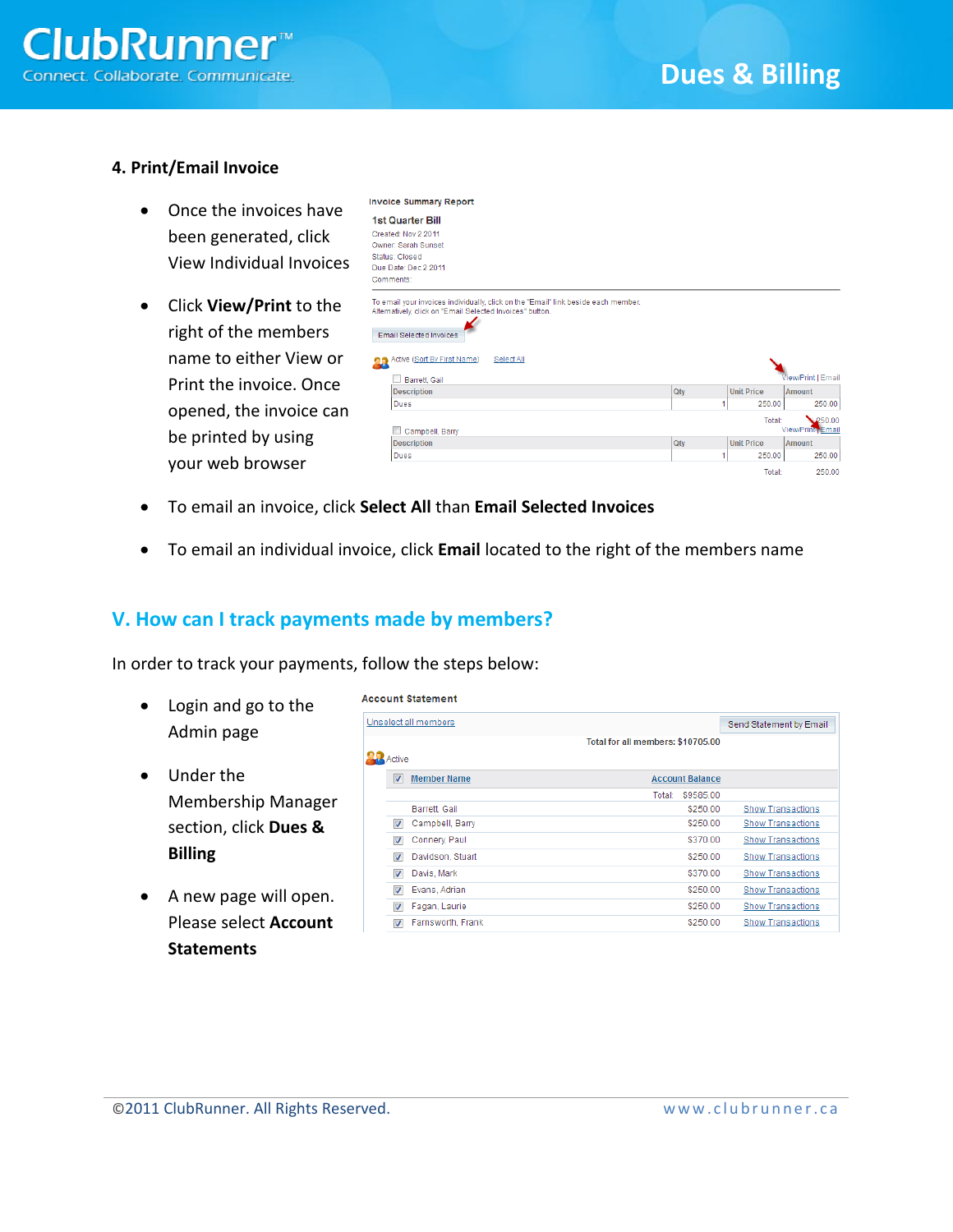Once there, you will be able to see the transactions made by your members by selecting the Show Transactions button beside each member.

## **VI. How do I enter a Payments Entry?**

To enter a payment entries follow these steps:

| $\bullet$ | Login as usual and click                                         | <b>Manual Payment Entry</b>            |                                             |                   |
|-----------|------------------------------------------------------------------|----------------------------------------|---------------------------------------------|-------------------|
|           | Admin.                                                           | Select Member                          | -- Select Member --<br>$\blacktriangledown$ |                   |
| $\bullet$ | Click on Dues & Billing in<br>the Membership Manager<br>section. | Comment                                | Payment                                     |                   |
| $\bullet$ | You will then be brought to<br>the Billing Home screen.          | Amount (\$)<br><b>Transaction Date</b> | 0<br>Nov 02 2011                            | ai.<br><b>THE</b> |
| $\bullet$ | <b>Click Payment Entry</b>                                       |                                        |                                             |                   |
|           |                                                                  | Cancel<br>Post                         |                                             |                   |

- Select the appropriate member from the drop down menu
- Add a comment in the comment box if appropriate (ex. Invoice number) and enter in the amount.
- Click **Post**.

## **IV. Credit and Debit Adjustments**

In order to correct a member's balance you can either credit or debit their account. To do that:

- Login and go to the Admin page
- Click **Dues & Billing**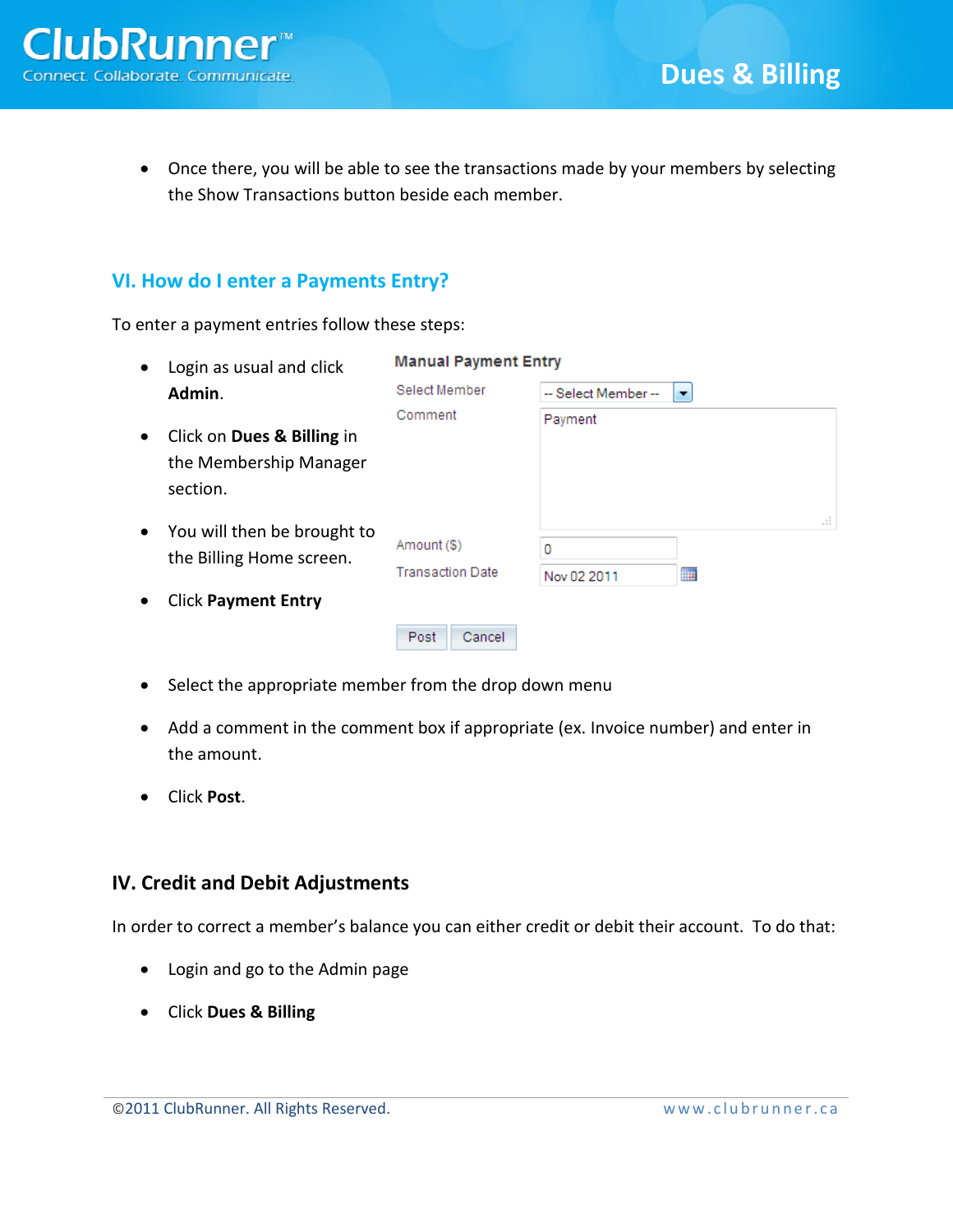- Once there simply select from the left menu bar the adjustment type you would like to complete: **Credit Adjustment** or **Debit Adjustment**
- From the dropdown menu, select the member you want to debit / credit, enter comments if necessary and specify the amount you want to credit / debit
- Once done click on the **Post** button.

## **8. Online Credit Card Payment Option**

You have the option of allowing your members to pay their bills online. Please contact us in order to receive further instructions on the setup.

Once you have set up a merchant account for your club, the bills you will send out by email will contain a link to allow members to pay any amount online, or members can log in anytime and pay online through their billing account statement page.

All payments get deposited directly to your club's bank account, and unique confirmation IDs are tracked on your account history so there is no need to consolidate payments.

### **9. My Billing Account Balance**

This feature allows a club member to see their individual statement. When **My Billing Account Balance** is clicked, the My Transactions page will open. From there they will be able to see all the invoices that have been applied to their profile and their account balance.

For clubs who have the Online Payment Module, there will be an additional option to pay their dues online. Here are the steps below:

• From the My Transaction page, click

Make a Payment